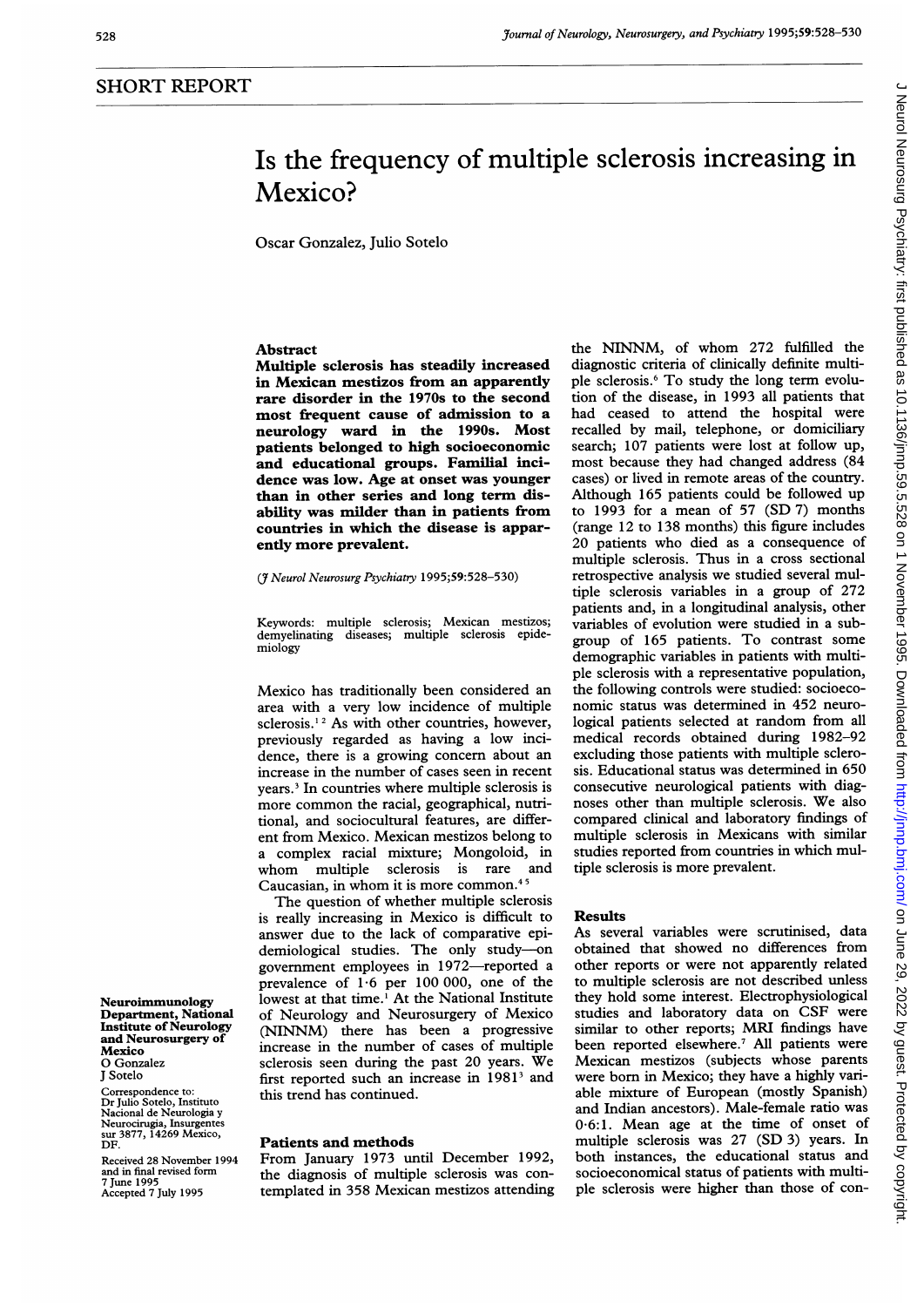Discontinuous line represents the time of onset of multiple sclerosis (MS). Continuous line represents the time in which the patients were studied at the NINNM. Multiple sclerosis started after 1987 in 96 (62%) of those patients studied during the past five years. Numbers in parentheses represent the total number of new neurological cases studied in that period.



Socioeconomic and educational status in patients and  $controls$ 

|                           | Patients with multiple<br>sclerosis (%) | Controls<br>(%) |
|---------------------------|-----------------------------------------|-----------------|
| Socioeconomic status:     | $(n = 272)$                             | $(n = 452)$     |
| High                      | 17                                      | $7**$           |
| Middle                    | 76                                      | $26***$         |
| Low                       |                                         | $67**$          |
| <b>Educational status</b> | $(n = 272)$                             | $(n = 650)$     |
| Professional              | 29                                      | $13***$         |
| First degree/technical    | 35                                      | $24**$          |
| High school               | 18                                      | 19              |
| Basic primary school      | 15                                      | $37**$          |
| <b>Illiterate</b>         | 3                                       | ワネネ             |

 $*$ **P** < 0.001

trols ( $P < 0.001$ ; table). Nine patients (3.3%) had first and second degree relatives (four brothers and five cousins) with multiple sclerosis; parent-sibling familial multiple sclerosis was not found. The figure shows the time at which the disease started and the time of first consultation at the hospital; in 33 patients (12%) the disease started before 1978, in 239 patients (88%) the disease started during the past 15 years; the delay between disease onset and time of first consultation at the NINNM varied from three months to 15 years, with a mean of 3.8 (SD 1) years. The first sign of multiple sclerosis was optic neuritis in 28% of patients; the most common sign at long term evolution was pyramidal in 65% of patients. In the subgroup of 165 patients with long term follow up, life table analysis of disability by the expanded disability status scale (EDSS)<sup>8</sup> showed that 14, 24, and 27% of the population reached stage 6 (ambulatory but requiring walking aids) at 5, 10, and 15 years from onset of multiple sclerosis respectively. Key levels of the EDSS at final consultation showed minimal disability (< 4 points) in 52%; moderate disability (4 to 6 points) in 30%; and severe disability including death secondary to multiple sclerosis (7 to 10 points) in 18% of cases. Overall mortality attributed to complications of multiple sclerosis was  $12\%$  after a mean of  $10.2$  (SD 2) years from onset.

## Discussion

Mean age of onset of multiple sclerosis, 27 years, was younger than the mean age (over 30 years) reported in most studies from other countries.<sup>9-12</sup> Similarly to Asian patients, optic neuritis in Mex

in western patients,<sup>12</sup> but by contrast with Asian patients, the acute syndromes of massive monophasic demyelination were rare in Mexicans. Mortality after 10 years of follow up was  $12\%$ , similar to the  $13\%$  reported in Scotland.'3 Although results from the longitudinal survey must be taken cautiously in view of the fact that only 165 of 272 patients (61%) could be followed up the long term analysis of disability showed that Mexican patients have a better outcome than that reported in other studies.9 '4 This could be 1973-7 1978-82 1983-7 1988-92 related to the high frequency of optic neuritis as the initial symptom of multiple sclerosis and younger age at onset seen in our patients; both features have been associated with <sup>a</sup> favourable evolution of multiple sclerosis<sup>9 14-16</sup>; in 32% of our patients, multiple sclerosis started before the age of 20, whereas in other studies the proportion is between 12 and  $16\%$ .<sup>912</sup> Immunogenetic studies previously reported by us<sup>4</sup> have shown <sup>a</sup> significantly high frequency of the DRw6 antigen in Mexican patients, similar to results for Japanese patients with multiple sclerosis<sup>17</sup>; also, the HLA combination A3, B7, and DR2 was high and similar to that found in western cases'8 thus showing the heterogeneity of multiple sclerosis in Mexican mestizos.

Findings from this study suggest a real increase in the number of patients with multiple sclerosis in Mexico. For the past 20 years the mean number of new neurological patients seen every year at the NINNM has not increased significantly-around 4000 new neurological cases studied each yearwhereas the yearly number of cases has steadily increased (figure). By contrast, yearly frequencies of other chronic and severe neurological disorders such as amyotrophic lateral sclerosis and myasthenia gravis have remained fairly stable for the same period, between nine and 14 new cases of amyotrophic lateral sclerosis and between 15 and 20 new cases of myasthenia gravis each year during the past 15 years. Medical attention at the NINNM is sought by people from all social classes, but the underprivileged constitute its main customer as a reflection of the social distribution in the country. It is interesting that in the case of multiple sclerosis, the relation is an inverse one; the highest proportion of patients belong to the higher socioeconomic and educational ranks (table), giving further support to a similar finding made in endemic areas of wealthy countries, where multiple sclerosis is also more prevalent among the more affluent groups.<sup>19</sup> This feature suggests the appearance of multiple sclerosis as part of the range of diseases associated with economic and educational affluence in the epidemiological transition from underdevelopment to development.

A clear transition of multiple sclerosis has been observed at the NINNM in the past <sup>20</sup> years, from a rare disease in the 1970s to the second most frequent cause of admission to the neurology ward in the 1990s. From 1964 to 1976 only nine cases of multiple sclerosis were studied; from 1977 to 1992, 263 cases